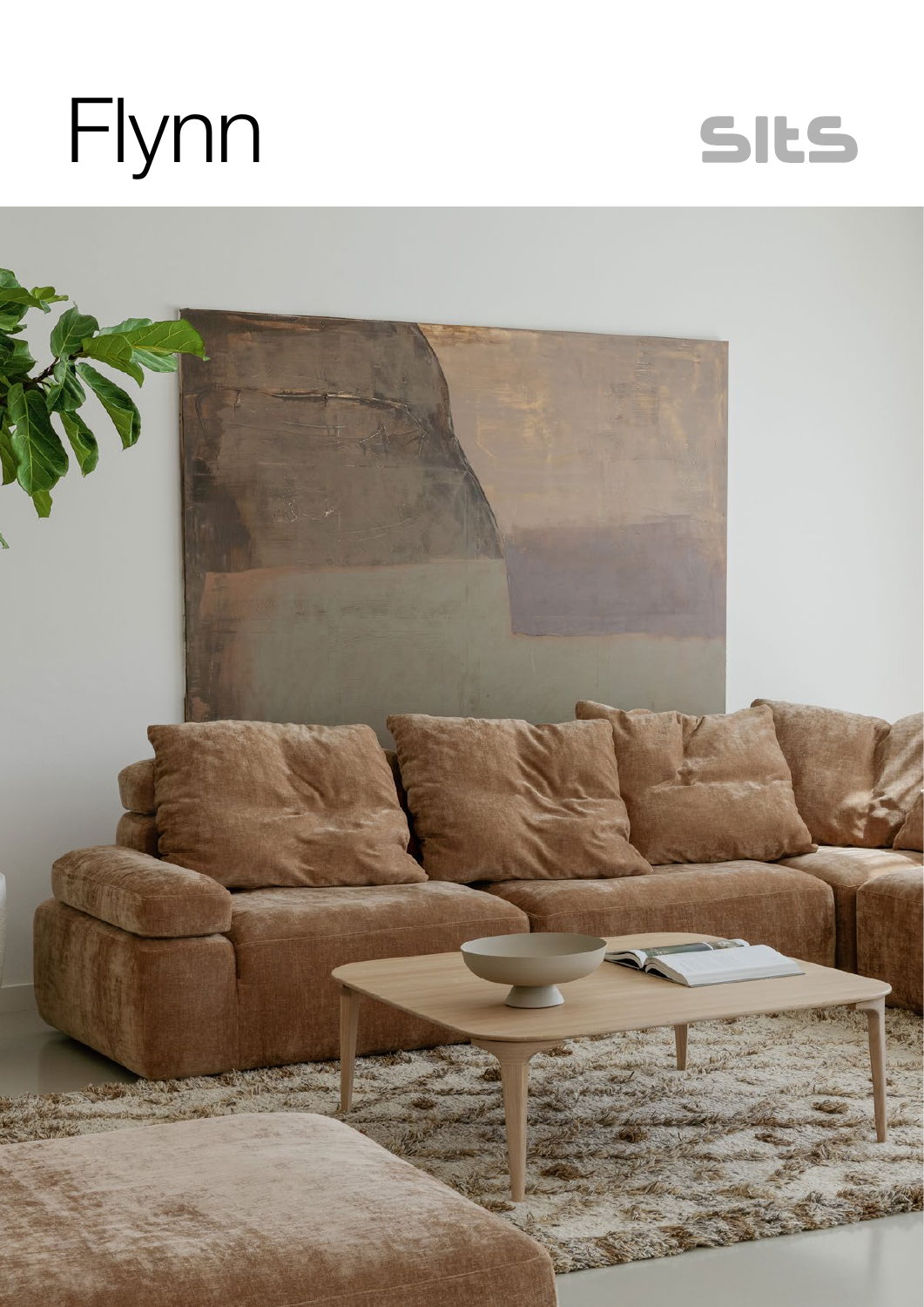## Flynn designed by: Steven Schilte





UPHOLSTERY COMFORTS COVERS SPECIAL

fabric  $\left[\begin{array}{cc} LUX \end{array}\right]$   $|UX|$   $\left[\begin{array}{cc} LCV \end{array}\right]$  loose with velcro

modular system

All elements are freestanding.

105 42 105

footstool 105x105



element 115 left or / right with back cushion 75x65



corner 90˚ with back cushion 90x65



element 90 without armrests with back cushion 75x65



chaiselongue left or / right with back cushion 75x65



example set

element 115 left / or right with back cushion 75x65 + armrest / headrest 103 + element 105 without armrests with back cushion 90x65 + chaiselongue right / or left with back cushion 75x65 + armrest / headrest 88



element 105 without armrests with back cushion 90x65